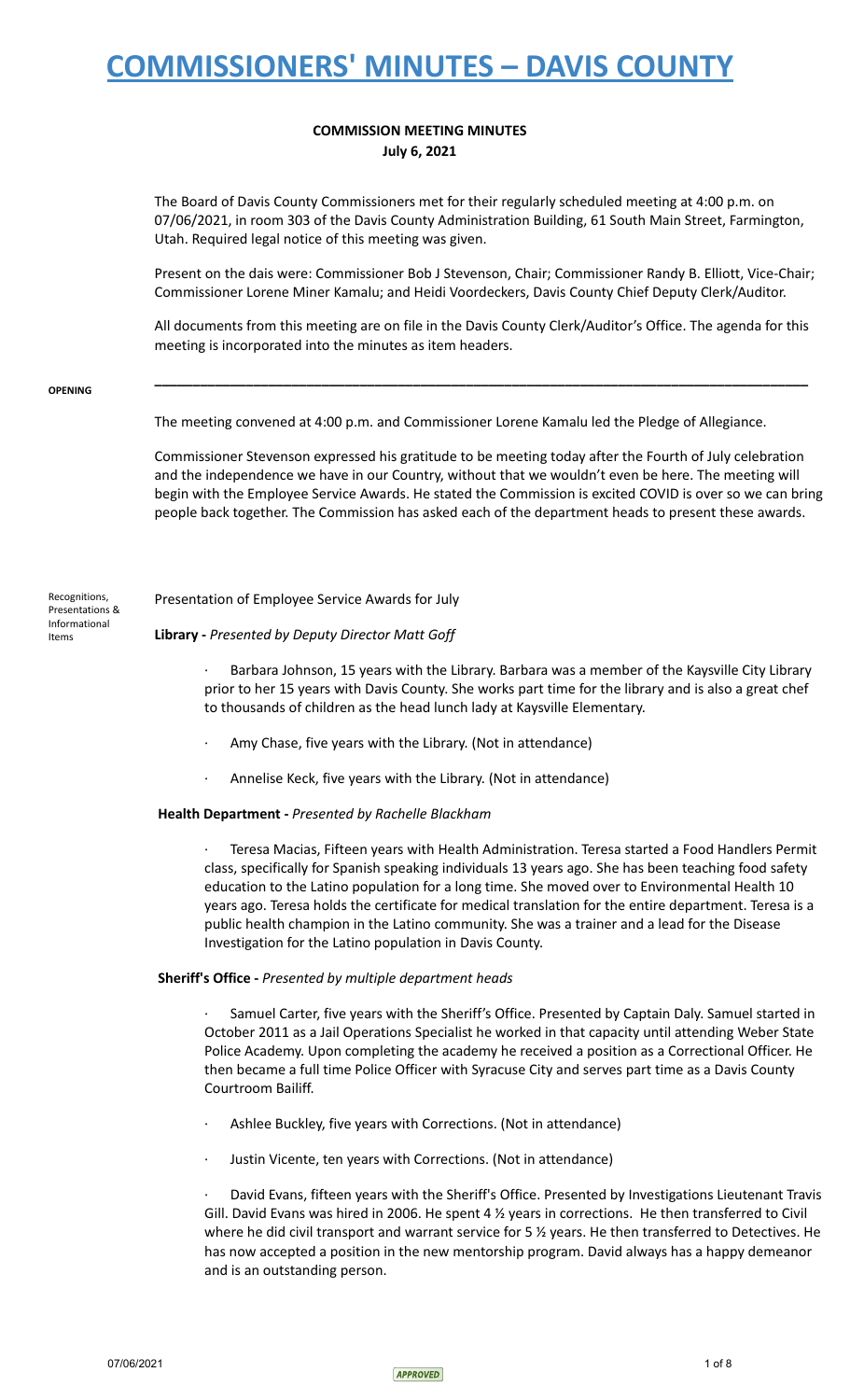Geoffrey Hasty, fifteen years with the Sheriff's Office. Presented by Chief Sparks and Captain Daly. Geoff started in 2006 in the courts. In 2010, he transferred to the schools as a D.A.R.E Officer. He then moved over to an SRO position. In 2017, he was promoted to Sergeant and is over the Bailiffs. For the last year he has been running the courts and the bailiff's due to a shortage of staff. Captain Daly expressed the Sheriff's Office's gratitude to him for that. In 2016, he was County Employee of the year. In 2014, he was SRO of the year. In 2011, he was D.A.R.E. Officer of the year.

Heather Swaner, twenty years with Corrections. (Not in attendance)

· Shelley Campbell, 25 years with 911. Presented by Tiffany Hess. Shelley started part time 25 years ago. She was a full time dispatcher at Clearfield City. She liked working with us so much she took a full time position. Shelley is the one to always make you laugh. Shelley was unable to attend but asked Tiffany to tell the Commission thank you and she is honored.

Kevin Brown, 30 years with the Sheriff's Office. Captain Daly read a few words written by Kevin Brown. Kevin thanked the Commission for the opportunity. Law Enforcement is something he always wanted to do. He said leaving the Sheriff's Office after such a long career is bittersweet. He worked with many good people. Kevin wrote 30 years is easy if you do 5 years at a time. He started his career in 1991 as a Correctional Deputy. After five years he transferred to be Judge Roger Bean's Bailiff in Layton for a number of years. He then served Civil Court papers for 22 years. Recently, he has been in the Farmington Court as a Bailiff.

Commissioner Kamalu acknowledged that so many Sherriff employees have stepped up during the Pandemic. Commissioner Kamalu expressed gratitude for the deputies who have watched over and continue to watch over the Davis County Administration Campus. She thanked them for doing whatever their line of duty requires of them. She stated the Commission appreciates them and their families.

Commissioner Stevenson commented on the County's amazing employees. He stated the employees are what make the Commission look good and we appreciate everything you do.

### **RFP Register for the Building Inspection & Plans Examiner** — *Presented by Chief Deputy Clerk/Auditor Heidi Voordeckers*

This Request for Proposal was issued June 7th and closed June 30th with three responses from the following three vendors:

West Coast Code Consultants, Inc. Shums Coda Associates, Inc. Aoka Engineering LLC.

**RFP Register for E-Cigarette, Marijuana, Other Drug Prevention Grant** — *Presented by Chief Deputy Clerk/Auditor Heidi Voordeckers*

This Request for Proposal was issued June 7th and closed June 30th with three responses from the following three vendors:

My Discovery Destination Drug Safe Utah Education, Inc. Davis School District

Commissioner Stevenson announced the Commission will go back to weekly meetings which will be held on Tuesdays at 10:00 A. M. This will begin August 3, 2021. Next meeting there will be an Ordinance change to put this in place.

**\_\_\_\_\_\_\_\_\_\_\_\_\_\_\_\_\_\_\_\_\_\_\_\_\_\_\_\_\_\_\_\_\_\_\_\_\_\_\_\_\_\_\_\_\_\_\_\_\_\_\_\_\_\_\_\_\_\_\_\_\_\_\_\_\_\_\_\_\_\_\_\_\_\_\_\_\_\_\_\_\_\_\_\_\_\_\_\_**

**PUBLIC COMMENTS**

The public was invited to make comments to the Commission.

**Lorna Rosenstein** with Waterwatch of Utah addressed the Commission. She read from a paper which she shared with each of the Commissioners. Excerpts from the paper she read are listed below.

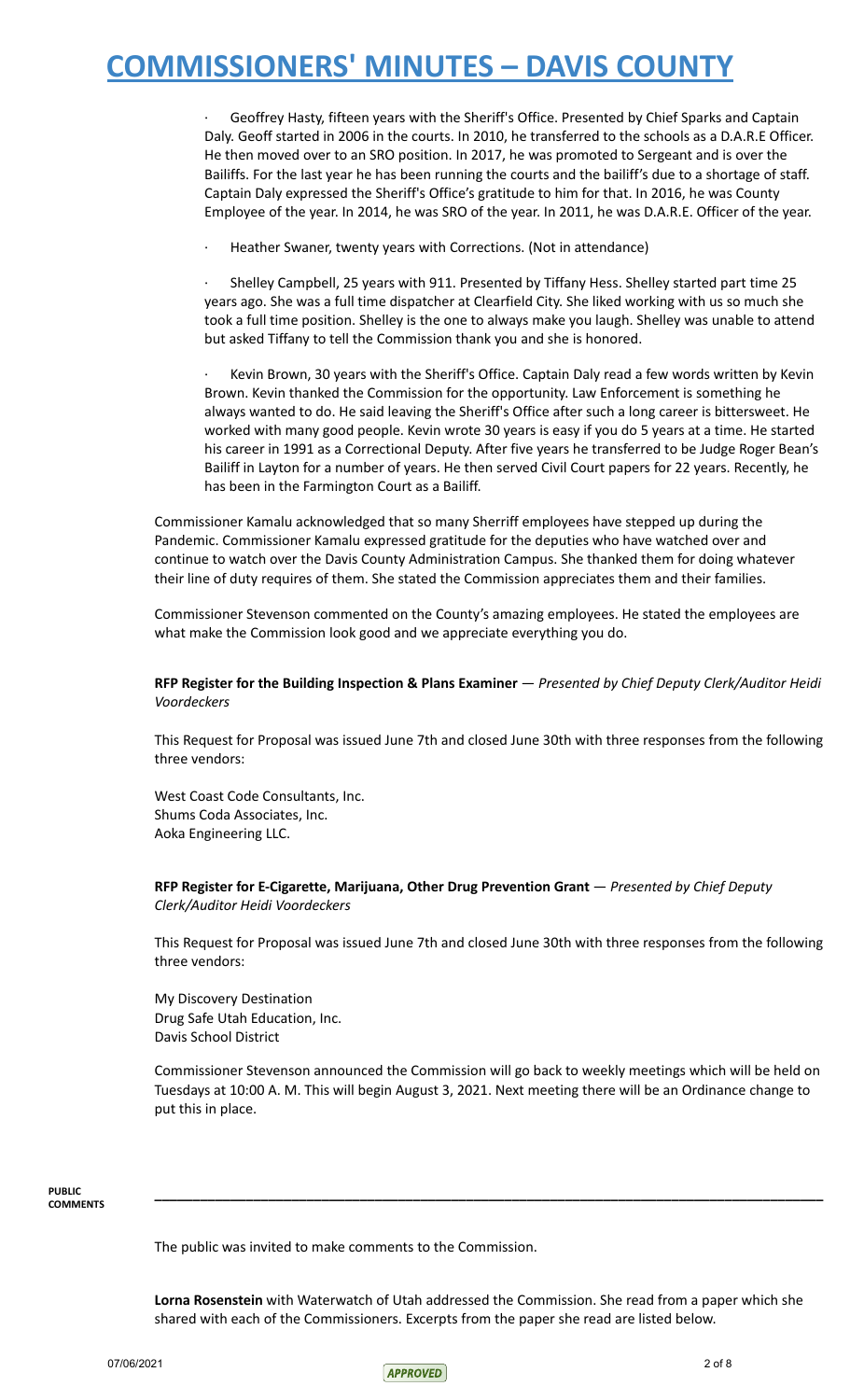"April 1, 2013, HB 72 the Utah Safe Drinking Water Act Requirements was enrolled as law. The purpose of the bill is transparency and compliance. It requires that the fluoride added to the public water supply provide a Certificate of Analysis (COA) with each batch delivered. The COA is required to disclose a negotiated list to include 9 detected impurities generally found in 'fluoride' including Arsenic. They are referred to as the 'Utah Nine'. Although the composition varies batch to batch, in the case of Arsenic, 43% of samples tested detected its presence. Each of the detected impurities on the 'Utah Nine' list is also on the EPA List of Lists. The same day the bill passed, the fluoride supplier sent an email to the legislators, insisting the bill be vetoed. Our supplier of HFS [fluorosilicic acid] is the largest in the United States. They have told us that the new requirements being considered by the State of Utah would be the first in the United States. The Davis County Health Department Director, Lewis Garrett, the chemical supplier and the chemical distributor worked against the bill's passage. It was not until after he took an early retirement that it was discovered that Mr. Garrett had been the State pro fluoride Director since 1997, when he applied for and was awarded the federal water fluoridation grant. Likely he did not reveal this conflict of interest when he was hired by Davis County, Utah. Brian Hatch, the current Director of the Health Department inherited not only Lewis Garrett's firmly established pro-fluoride position but also Waterwatch of Utah's persistent appeals for questions to be asked and answered. For the record, unlike Mr. Garrett, I believe Brian to be fair minded, reasonable and rational. I also believe him to be exhausted by the entire topic." Lorna went on to say that after 18 years, she is too.

"The 2019 accidental release of undiluted Flourosilicic acid from Paradise Well in Sandy City, and the Public Water Utilities Director's public statement "I didn't know what I didn't know" underlines the fact that what happened in Sandy should be carefully reviewed for relevance in Davis County, Utah."

"Tuesday June 22, 2021, Sandy City made a final fluoride presentation. The conclusion was that there were no further problems to resolve as the lead and copper issues had been remedied. The same COA that identified the high levels of arsenic at 37.8ppm 44 listed Lead at Oppm and Copper at 0.02ppm. With lead and copper levels identified at such low levels, it is easy to blame not the highly corrosive, fluorosilicic acid stock solution containing contaminants of concern - like arsenic - rather place the blame on the homeowners old, outdated lead and copper pipes and their corroded water softeners and Sandy City's old, outdated infrastructure that needs fixing which, when all completed, solves everything. It doesn't. And covering up the seriousness of the exposure by using the same proponent soundbites outlined in the 1997 Federal Grant Narrative is unconscionable. Pregnant moms and babies deserve better."

"Feb 22, 2011 and following a request from the Davis County Commissioners to do so, Davis County Attorney, Troy Rawlings presented his legal opinion relative to the implementation of the fluoride mandate. Mr. Rawlings suggested 5 options:

2. Possibly establish a water advisory board or committee to study these issues and make recommendations 3. Utah Code 17-53-226 38 gives [Davis County] Commissioners the ability to hold hearings 5. The Commissioners could entertain the idea of a temporary moratorium on the addition of fluoride until we get the questions answered."

Lorna stated that after the Davis Commission meeting, Mr. Garrett recommended the Davis County Commissioners to take no action and they took his recommendation.

On February 23, 2016, a Freedom of Information Act request was submitted to both Davis and Salt Lake counties from the Evins Law Offices in Hot Springs, Arkansas. The State of Arkansas has mandated fluoride for all water systems. Evins Law Office is representing a small water company that continues to pay the fines for not implementing because their questions have not been answered. The request sent to you stated it was for information you may have regarding cost discrepancies given Utah's legislative and legal experience with fluoridation. The GRAMA request and responses Arkansas forwarded to me had a lot of useful information from Davis and Salt Lake Counties omitted. This is a small water agency and they need help. Lorna added no water agency should be forced to add a politically motivated, vaguely regulated, hazardous contaminant to the public water supply because it happens to contain fluoride.

"Please use your authorities to call for an immediate and temporary moratorium on the addition of fluoride. As water agencies will reconnect after the evaluation, do not remove the product from the well houses. Establish a Committee to assess the facts, determine ALL the relevant County, State and Federal laws, rules and regulations and make recommendations. In 2013, the chemical distributor and the largest chemical supplier of fluoride said Utah was the only State in the U.S. to require product compliance and transparency, let's use our 20 years of experience to once and for all, get it right."

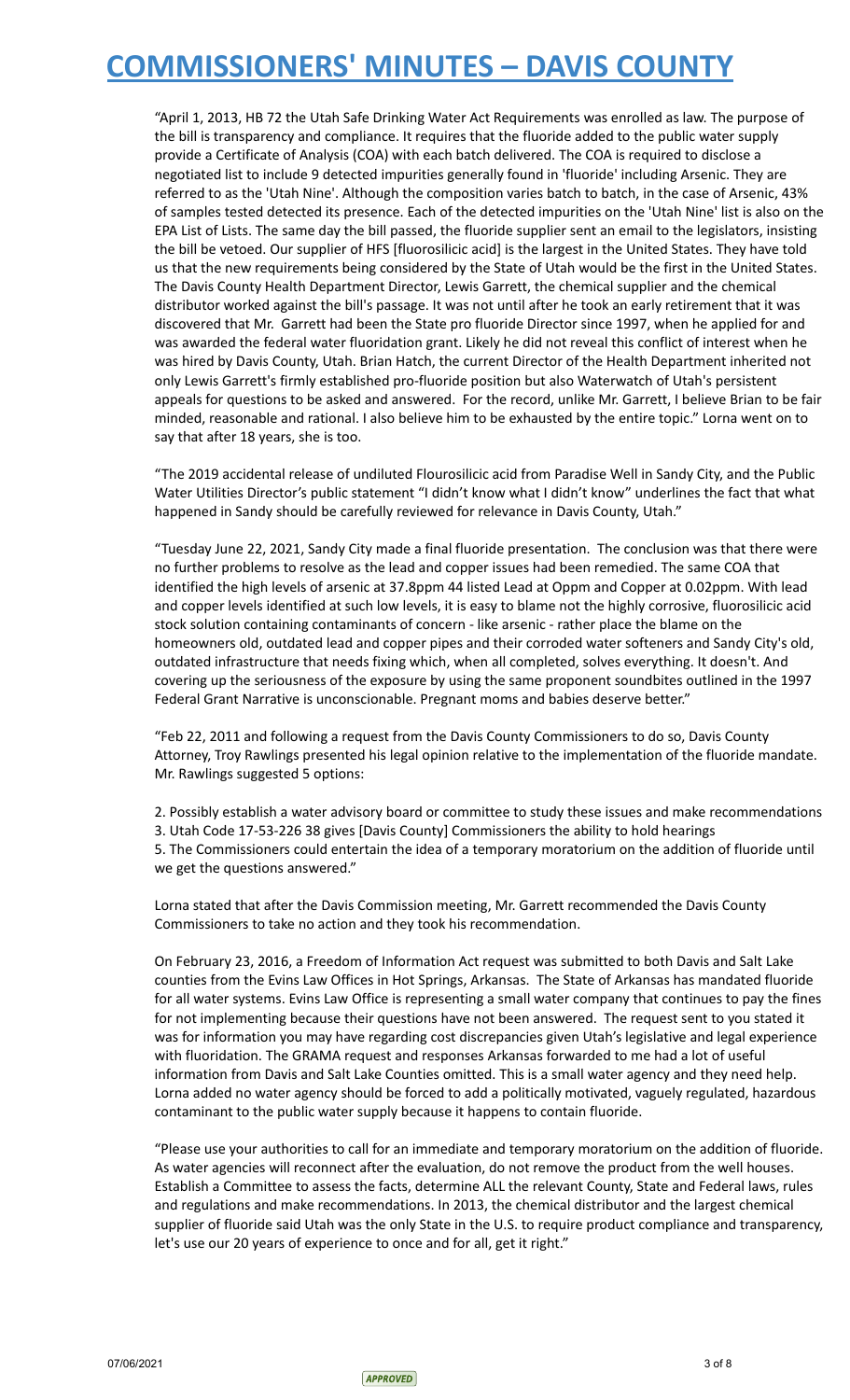**Commissioner Stevenson** asked if he was correct that the people in this county voted in favor of fluoride being in the water. Lorna agreed they had voted yes but added there was legislation enacted that prevented the Health Department from using taxpayer dollars to influence the outcome of a vote and that was specific to Davis County. Commissioner Stevenson told Lorna that he respected her opinion. He added that there will always be controversial issues. He stated we live under the 51% rule. Lorna interjected by stating one would have to follow the legislative history to see that there were all kinds of questions relative to the cost presented to the voter and the information presented to the voter. Lorna advised she was not talking about if we do or do not love it, she was asking if we are implementing things so we are going to be safe and not have any instances like Sandy. Lorna stated she appreciates the opinions here but said this is not about opinions, this is about safety and making certain the infrastructures use the best practices to keep the water agencies from accepting any liabilities.

Commissioner Stevenson stated he will sit down and talk with the Health Department Director, Brian Hatch to gain a good understanding on this. Lorna recommended the Commissioners look at the follow up documents submitted. Commissioner Stevenson thanked Lorna for talking with them today and educating them. He stated Lorna comes in very well prepared and does her research. He said when any one comes in like that, they deserve to be given the time they need to comment.

**Rhonda Perks** from Congressman Chris Stewart's Office advised the House Republicans reappointed members of the China Taskforce. On July 1, 2021, Congressman Stewart was reappointed to that task force. It was made public by the intelligence committee the congressman sits on that they were in the middle of an investigation on China's malign activities against corporate America. The Congressman has been heavily involved with this investigation. He believes China is aiming to become the predominant superpower and he does not want that to see that happen. Rhonda stated Congressman Stewart feels strongly that America needs to remain the leader in the world as many countries rely on that. Our world would become a far less safe place if we allow what is happening in China, including human right violations, to continue. Because of this, Congressman Stewart is a co-sponsor of a bill that will ban US tax dollars from funding Gain-of-Function research from our advisories in those countries. There is not a number on that bill yet.

Rhonda read a paragraph written by Congressman Chris Stewart. "There is significant circumstantial evidence that COVID-19 leaked from the Wuhan Institute of Virology. The origin of this virus is one of the most important questions we currently face and the American people deserve answers but we already have one unfortunate answer that can't be ignored, US taxpayer dollars have been funneled to the very lab that conducted this dangerous research and turned our world upside down."

Rhonda explained dollars going into research are hard to track. Congressman Stewart is hoping to put some brakes in place so these kinds of things do not happen again. His goal is for transparency into the type of research American tax dollars are funding.

Commissioner Elliot asked if legislation is being run so China cannot come in and buy agricultural property anymore. Rhonda answered yes. She stated she is unsure if it is tied into the legislation of that particular bill but there are a number of different bills right now with language concerning what China is doing. Rhonda mentioned there is a lot of attention on this.

Commissioner Kamalu spoke about the National Security Summit that's held here. There are big time names and positions who come in and teach about national security. She stated it is worth the time to go. All three Commissioners are registered for the Summit which will be held August 6, 2021. Rhonda Perks stated attendance is almost full.

**\_\_\_\_\_\_\_\_\_\_\_\_\_\_\_\_\_\_\_\_\_\_\_\_\_\_\_\_\_\_\_\_\_\_\_\_\_\_\_\_\_\_\_\_\_\_\_\_\_\_\_\_\_\_\_\_\_\_\_\_\_\_\_\_\_\_\_\_\_\_\_\_\_\_\_\_\_\_\_\_\_\_\_\_\_\_\_\_**

#### **BUSINESS/ ACTION**

#### **CJC**

Amendment #2015-330-I with the State of Utah, Utah Attorney General's Office for Fiscal Year 2022 Advisory Board.

**1. Amendment #2015-330-I with the State of Utah, Utah Attorney General's Office for Fiscal Year 2022 Advisory Board Amendment** — *Presented by Children's Justice Center Director Tanya Perkins*

The Children's Justice Center Advisory Board has been removed from the State Statute. The Attorney General's Office has added it to the Scope of Work, stating we can still run those as they are beneficial to the centers. The contract period is 07/01/2021 to 06/30/2022. The receivable amount is \$196,122. Which is \$324 more than last year.

Commissioner Kamalu mentioned the Congressman being very attentive to this item.

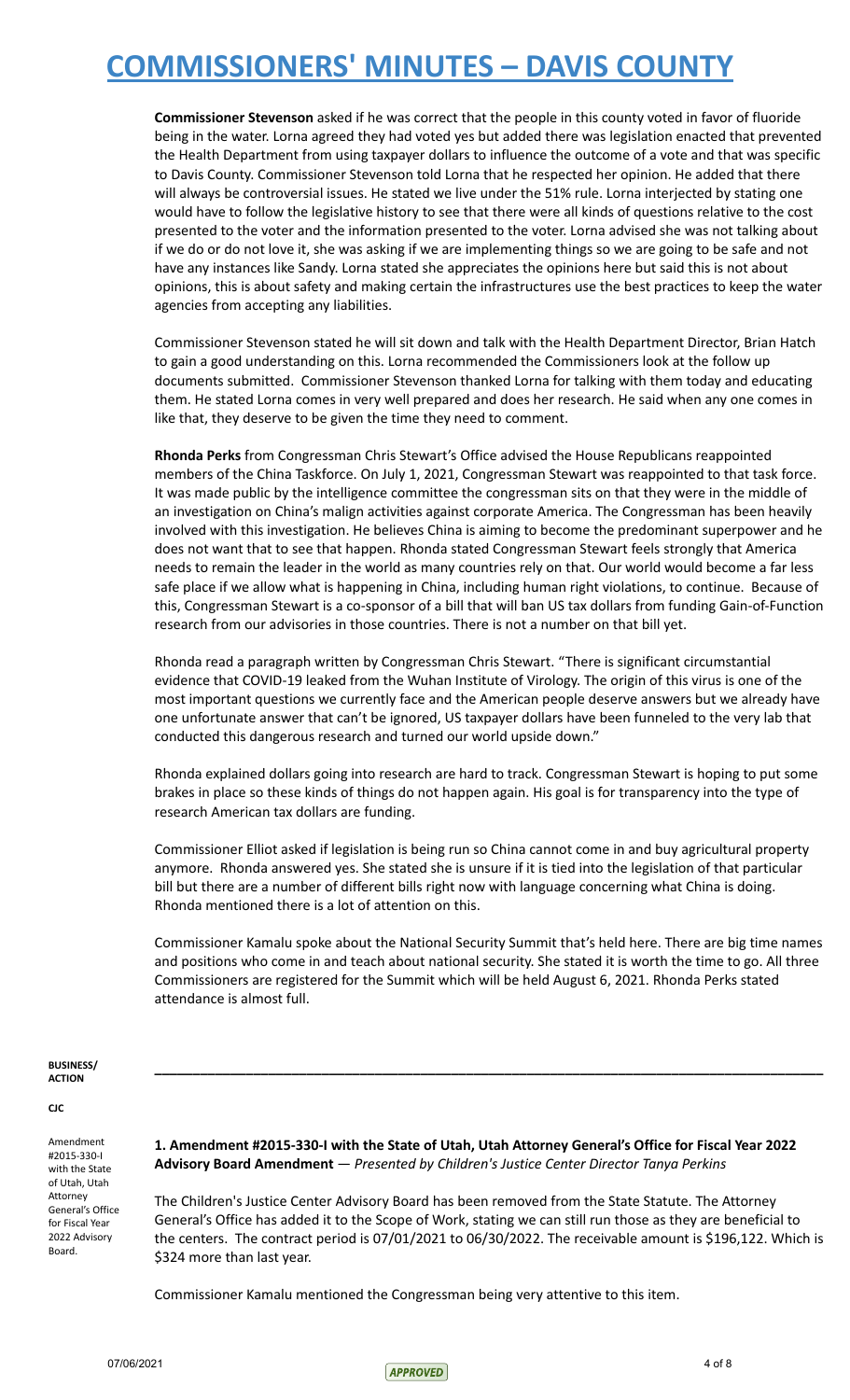#### **Clerk/Auditor**

Resolution #2021-311 Adoption of South Davis Recreation District's Resolution, thereby levying a tax on taxable property within the district.

#### **CED**

Resolution to approve the Interlocal Cooperation Agreement with Farmington City Redevelopment Agency.

Notice of Sale #2021-312 of Davis County surplus real property known as Tax ID 12-106-0060.

Notice of Sale #2021-313 of Davis County surplus real property known as Tax ID 08-024-0041.

Notice of Sale #2021-314 of Davis County surplus real property known as Tax ID 07-080-0129.

Davis County Tax Increment Financing Project Area Participation Guidelines.

**Facilities**

Agreement #2021-315 with Marble Ventures, Inc.

**desk at Central Davis Senior Center** — *Presented by Facilities Director Lane Rose*

This is for a new main entrance countertop at the Senior Center. There were no dates provided. The payable amount is \$4,960.03.

**Health**

Agreement #2021-316 with Utah Dept. of Environmental Quality.

**2. Resolution #2021-311 Adoption of South Davis Recreation District's Resolution, thereby levying a tax on the taxable property within the district** — *Presented by Chief Deputy Clerk/Auditor Heidi Voordeckers*

The combined Tax Rate for 2021 is .000210 for a total annual revenue of \$2,174,940. A portion of which goes to General Operations and another portion goes toward their debt service. The contract period is 01/01/2021 to 12/31/2021.

Kent Anderson introduced Mari Gubler, Davis County's new Tourism and Marketing Coordinator.

Kent made the request to table item 3 and 7 for additional legal review.

**3. Resolution to approve the Interlocal Cooperation Agreement with Farmington City Redevelopment Agency for tax increment participation in the Community Reinvestment Area #3 Project Area** — *Presented by Community and Economic Director Kent Andersen*

**4. Notice of Sale #2021-312 of Davis County surplus real property known as Tax ID 12-106-0060** — *Presented by Community and Economic Director Kent Andersen*

The property is located in Syracuse on the Syracuse Drain. This is a negotiated sale to UDOT for the West Davis Corridor. The payable amount is \$200.

**5. Notice of Sale #2021-313 of Davis County surplus real property known as Tax ID 08-024-0041** — *Presented by Community and Economic Director Kent Andersen*

The property is an exchange with the city of Kaysville for a Davis County Animal Control Property. The payable amount is \$200.

**6. Notice of Sale #2021-314 of Davis County surplus real property known as Tax ID 07-080-0129** — *Presented by Community and Economic Director Kent Andersen*

The property is located in Fruit Heights at Davis Park. The payable amount is \$200.

*and Economic Director Kent Andersen*

Tabled per request made earlier in the meeting.

Items 4, 5, and 6 will be noticed together. All three items will be spoken to at Public Comment on Tuesday, August 3, 2021 with an opportunity for action from the Commission on August 10, 2021.

**7. Davis County Tax Increment Financing Project Area Participation Guidelines** — *Presented by Community*

**8. Agreement #2021-315 with Marble Ventures, Inc. for installation of a new countertop for the reception**

**9. Agreement #2021-316 with Utah Department of Environmental Quality to provide environmental** services in the areas of general services, air quality, drinking water, scope of work, used oil, and other **water quality services** — *Presented by Health Director Brian Hatch*

This Agreement is for the funding the Health Department receives to do air quality and other water quality services. The contract period is 07/01/2021 to 06/30/2022. The receivable amount is \$125,413.

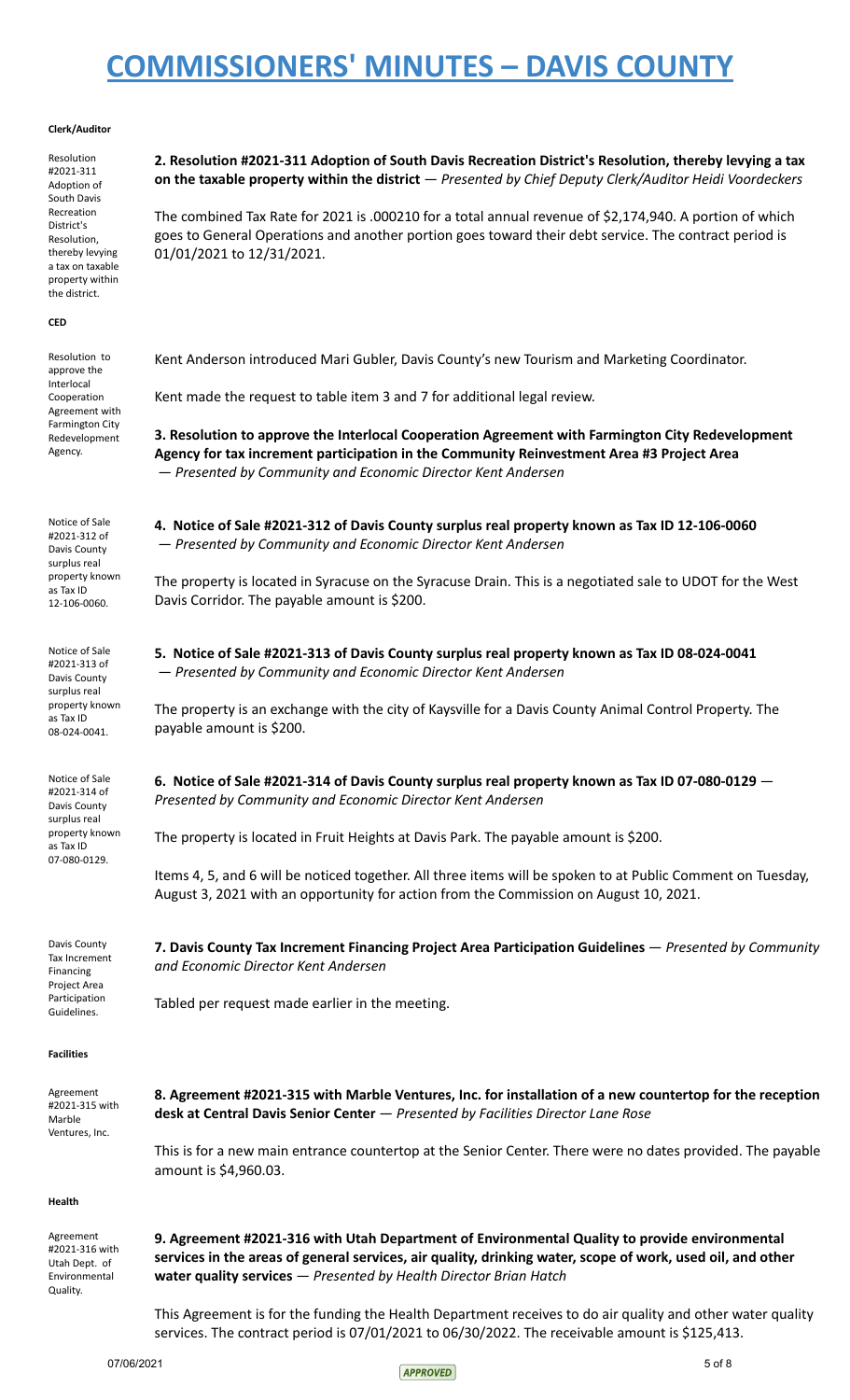The Commission spoke with Brian Hatch regarding his role in the Kaysville and Fruit Heights City parade. Brian commented on what a great tribute to the Health Department it was.

**10. Amendment #2021-347-A Contract Amendment Memo from Utah Department of Human Services, Division of Aging and Adult Services for Aging Medicaid Waiver budget for SFY2022** — *Presented by Health Director Brian Hatch*

This Amendment is for the Alternatives Program to bill Medicaid. As the Division of Aging and Adult Services provides services, they get reimbursed by Medicaid. [The contract period is 07/01/2021 to 06/30/2022. The receivable amount is \$40,500.]

**11. Amendment #2021-33-E Contract Amendment Memo with the Utah Department of Human Services, Division of Aging and Adult Services for pass-through funds for SFY22** — *Presented by Health Director Brian Hatch*

This Amendment is the annual operating expense we receive to provide nutrition services, meals and wheels and other services. The contract period is 07/01/2021 to 06/30/2022. The receivable amount is an increase of \$1,837,900.

On the topic of the Health Department, Commissioner Kamalu commented that when she was a new Commissioner, she learned all about fluoride by sitting down with Lorna and touring some of the facilities. She appreciated learning about the fluoride delivery system in Davis County and did not find any reason for alarm at that time. Brian Hatch added the utmost important job of the Health Department is the safety of our drinking water. The Health Department has agreed to look into the safety aspects. The public has voted and it is our job to ensure it is safely delivered.

#### **HR**

Grant Award 2021-317 Agreement with Utah Indigent Defense Commission.

**12. Grant Award #2021-317 Agreement with Utah Indigent Defense Commission - Funding wages for one (1) administrative staff position and (1) contracted legal defender attorney for Davis County Indigent Legal Defenders Program** — *Presented by Human Resources Director Chris Bone and Attorney Todd Utzinger*

Chris Bone began by saying Todd Utzinger sent his apologies as he was unable to attend today's meeting. He introduced this item with no further discussion. The contract period is 07/01/2021 to 06/30/2022. The amount is \$155,500 [with a local match of \$2,392,289.] This item was discussed in the Work Session Meeting prior.

#### **Public Works**

Resolution #2021-318 adopting and approving an Interlocal Cooperation Agreement with Layton City for the Sugar Factory Drain Line.

**13. Resolution #2021-318 adopting and approving an Interlocal Cooperation Agreement with Layton City for the Sugar Factory Drain Line at 2700 West** — *Presented by Commissioner Stevenson*

This item was introduced with no further discussion.

#### **Sheriff**

Interlocal Agreement #2021-319 Agreement with South Weber Fire for dispatch services.

**14. Interlocal Agreement #2021-319 Agreement with South Weber Fire for dispatch services** — *Presented by Chief Deputy Andy Obald*

This item was introduced with no further discussion. The contract period is 07/01/2021 to 06/30/2022. The receivable amount is \$9,864.80.

Chief Deputy Andy Oblad expressed the Sheriff's Office's appreciation for the Commission's and the citizen's support in what they do.

Amendment #2021-347-A Contract Amendment Memo from Utah Dept. of Human Services, Division of Aging and Adult Services.

Amendment #2021-33-E with the Utah Dept. of Human Services, Division of Aging and Adult Services..

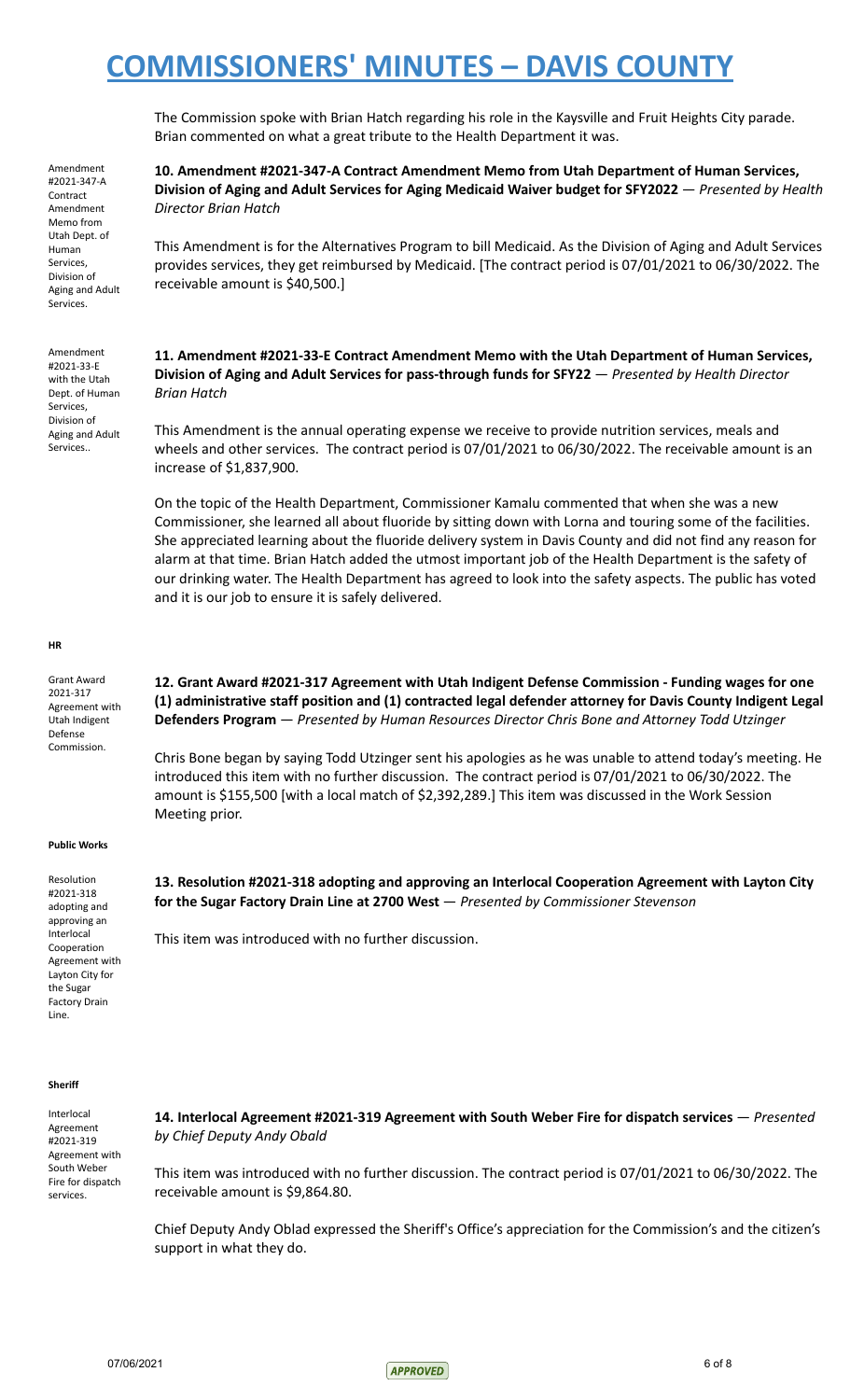Agreement #2021-320 with Garrett Dental Services, PLLC.

**15. Agreement #2021-320 with Garrett Dental Services, PLLC for dental services for the Davis County Correctional Facility** — *Presented by Chief Deputy Andy Oblad*

This item was introduced with no further discussion. The contract period is 07/06/2021 to 12/31/2021. The payable amount is \$89 per hour of service.

**\_\_\_\_\_\_\_\_\_\_\_\_\_\_\_\_\_\_\_\_\_\_\_\_\_\_\_\_\_\_\_\_\_\_\_\_\_\_\_\_\_\_\_\_\_\_\_\_\_\_\_\_\_\_\_\_\_\_\_\_\_\_\_\_\_\_\_\_\_\_\_\_\_\_\_\_\_\_\_\_\_\_\_\_\_\_\_\_**

#### **Treasure**r

| Amendment<br>#2019-594-A<br>Addendum to<br>Loomis | 16. Amendment #2019-594-A Addendum to Loomis Agreement to change Treasurer and Animal Services<br>to three times per week $-$ Presented by Commissioner Stevenson           |
|---------------------------------------------------|-----------------------------------------------------------------------------------------------------------------------------------------------------------------------------|
| Agreement.                                        | This item was introduced with no further discussion. The contract period is 07/06/2021 to 06/30/2022. The<br>payable amount is \$353.58 per month plus fees per department. |

Motion to table items 3 and 7: Com. Elliott Seconded: Com. Kamalu All voted Aye

Motion to approve items 1-16 excluding items 3 and 7: Com. Elliott Seconded: Com. Kamalu All voted Aye

**CONSENT ITEMS**

Indigent Hardship Abatement Register

**Indigent Hardship Register**

Commissioner Elliot moved to deny the abatement and hold a hearing.

Motion to deny and hold hearing: Com. Elliott Seconded: Com. Kamalu All voted Aye

Commission Meeting Minute

### **Meeting Minutes**

Meeting Minutes for June 1, 2021 and June 15, 2021 were presented for approval.

Motion to Approve: Com. Kamalu Seconded: Com. Elliott All voted Aye

Commissioner Elliott moved to recess to the Board of Equalization. Commissioner Kamalu seconded the motion. All voted Aye.

**\_\_\_\_\_\_\_\_\_\_\_\_\_\_\_\_\_\_\_\_\_\_\_\_\_\_\_\_\_\_\_\_\_\_\_\_\_\_\_\_\_\_\_\_\_\_\_\_\_\_\_\_\_\_\_\_\_\_\_\_\_\_\_\_\_\_\_\_\_\_\_\_\_\_\_\_\_\_\_\_\_\_\_\_\_\_\_\_**

**BOARD OF EQUALIZATION**

Property Tax Register

Property Tax Register matters were presented by Heidi Voordeckers, Davis County Chief Deputy Clerk/Auditor, as follows: